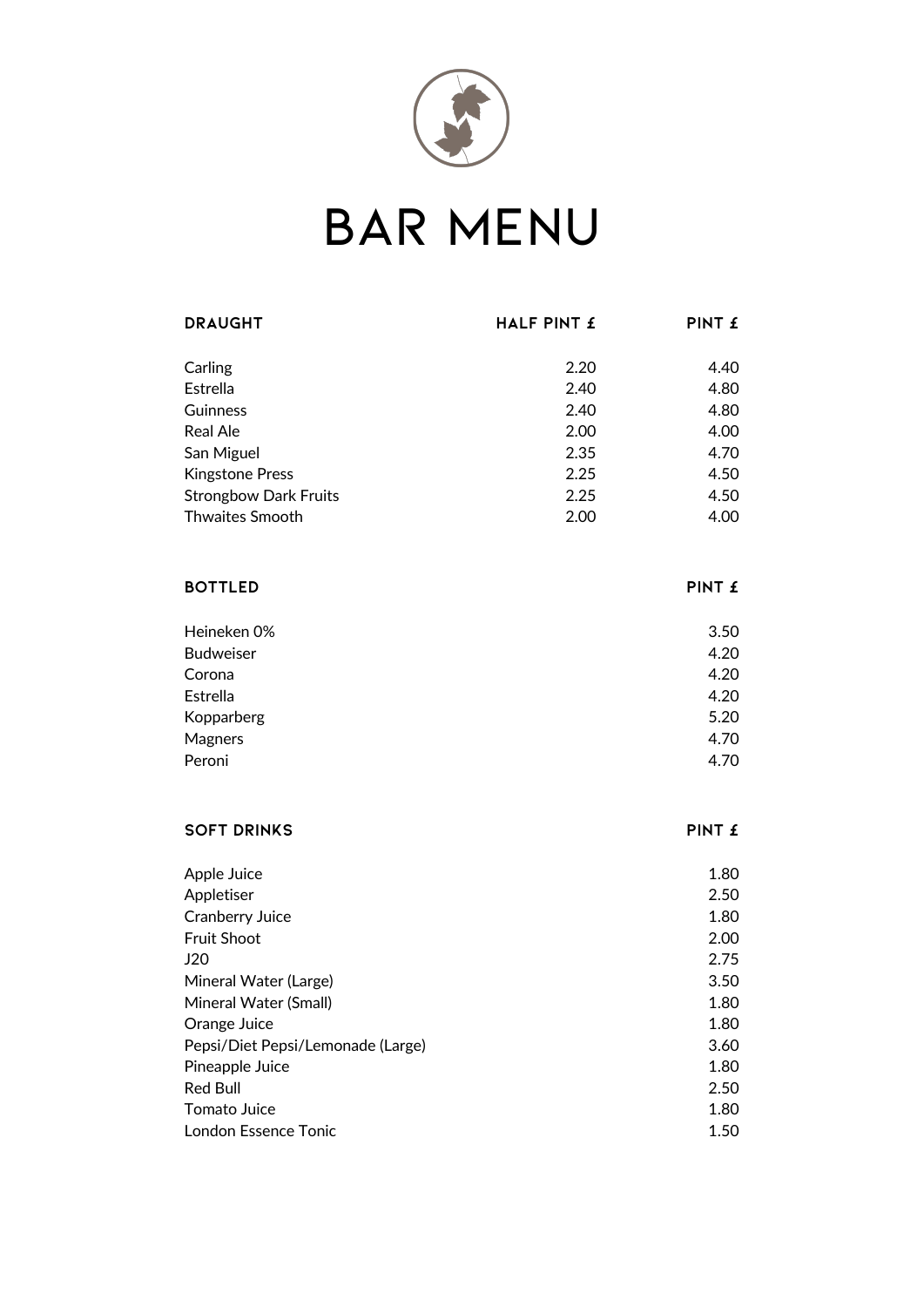| <b>HOUSE SPIRITS</b> | <b>MEASURE</b> | <b>PRICE £</b> |
|----------------------|----------------|----------------|
|                      |                |                |
| Smirnoff Vodka       | 25ml           | 3.80           |
| Bacardi              | 25ml           | 3.80           |
| Southern Comfort     | 25ml           | 3.60           |
| Jack Daniels         | 25ml           | 4.00           |
| Gordons Gin          | 25ml           | 3.80           |
| Martell Brandy       | 25ml           | 3.60           |
| <b>Famous Grouse</b> | 25ml           | 4.00           |
| Jamesons             | 25ml           | 4.00           |

| <b>VODKA / GIN</b>               | <b>MEASURE</b> | <b>PRICE £</b> |
|----------------------------------|----------------|----------------|
|                                  |                |                |
| <b>Bloom</b>                     | 25ml           | 4.90           |
| <b>Bombay Sapphire</b>           | 25ml           | 4.00           |
| <b>Brockmans</b>                 | 25ml           | 4.00           |
| Gordons Pink                     | 25ml           | 3.80           |
| <b>Hendricks</b>                 | 25ml           | 4.50           |
| Tanguery                         | 25ml           | 4.00           |
| Whitley Neil Blackberry          | 25ml           | 4.00           |
| <b>Whitley Neil Blood Orange</b> | 25ml           | 4.00           |
| <b>Whitley Neil Raspberry</b>    | 25ml           | 4.00           |
| Whitley Neil Rhubarb & Ginger    | 25ml           | 4.00           |
| Seville Orange                   | 25ml           | 4.50           |
| <b>Boe Passion</b>               | 25ml           | 4.40           |
| <b>Boe Voilet</b>                | 25ml           | 4.40           |
| Gordons Peach                    | 25ml           | 4.50           |
| <b>Martin Millers</b>            | 25ml           | 4.90           |
|                                  |                |                |

| <b>SPIRITS / LIQUEURS</b> | <b>MEASURE</b>   | <b>PRICE £</b> |
|---------------------------|------------------|----------------|
| Archers                   | 25ml             | 3.60           |
| <b>Baileys</b>            | 50 <sub>ml</sub> | 4.50           |
| <b>Benedictine</b>        | 25ml             | 4.00           |
| Campari                   | 25ml             | 3.70           |
| Chambourd                 | 25ml             | 3.00           |
| Cointreau                 | 25ml             | 4.00           |
| Crème De Casis            | 25ml             | 3.60           |
| Disaronno                 | 25ml             | 3.60           |
| Drambuie                  | 25ml             | 3.60           |
| Glayva                    | 25ml             | 3.70           |
| <b>Gran Marnier</b>       | 25ml             | 4.50           |
| Jagermeister              | 25ml             | 3.60           |
| Malibu                    | 25ml             | 3.60           |
| Pernod                    | 25ml             | 4.40           |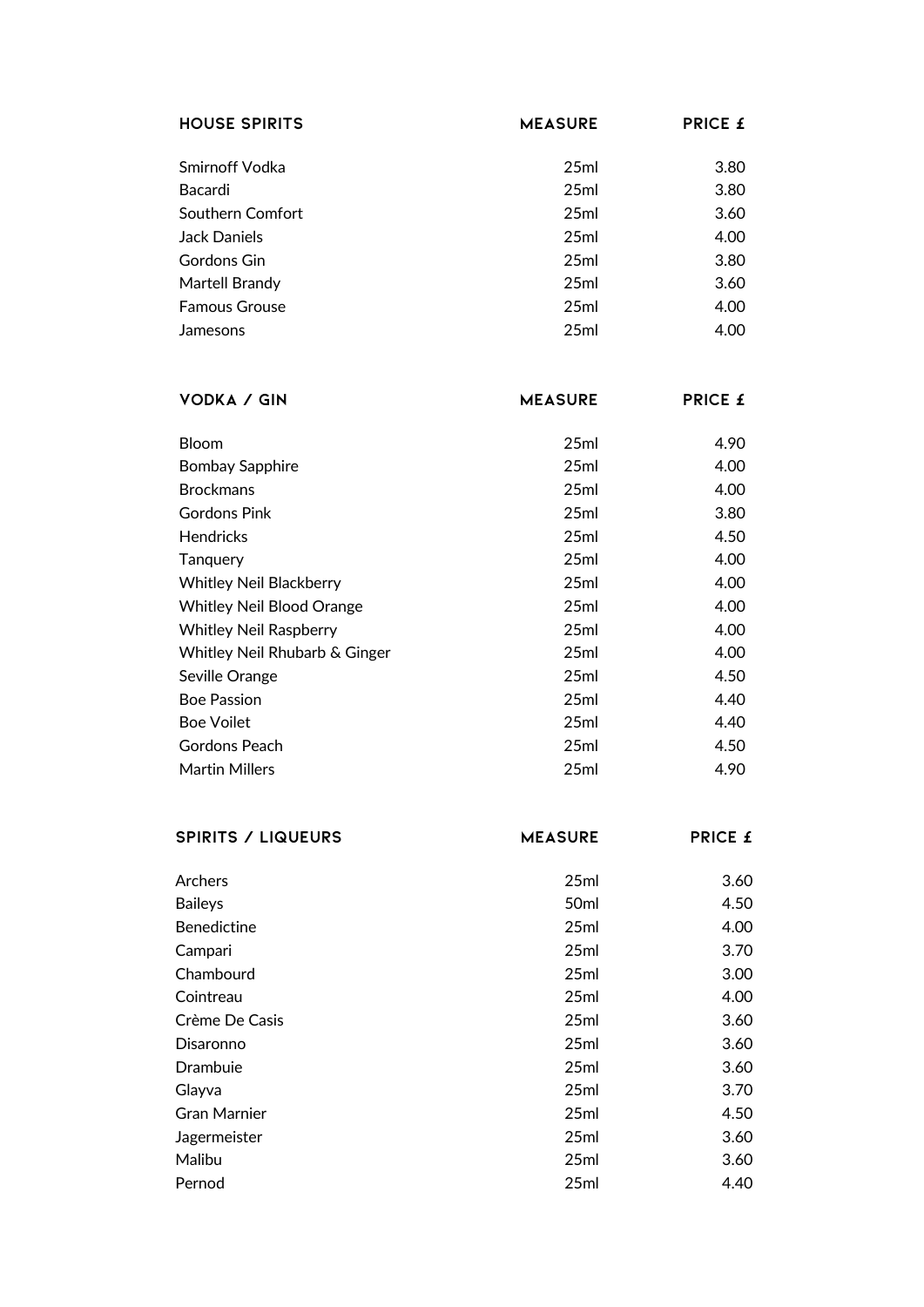| Pimms                               | 50ml             | 4.00           |
|-------------------------------------|------------------|----------------|
| Sambuca                             | 25ml             | 3.60           |
| Tequila                             | 25ml             | 3.60           |
| Tia Maria                           | 25ml             | 4.50           |
| Havana Club                         | 25ml             | 4.00           |
| Kraken                              | 25ml             | 4.00           |
|                                     |                  |                |
| <b>WHISKY</b>                       | <b>MEASURE</b>   | <b>PRICE £</b> |
| Ancnoc 12yo                         | 25ml             | 5.10           |
| Ardberg 10yo                        | 25ml             | 5.50           |
| Balvenie Double Wood 12yo           | 25ml             | 4.90           |
| <b>Buffalo Trace</b>                | 25ml             | 4.50           |
| Dalmore 12yo                        | 25ml             | 6.75           |
| Dalwhinnie 15yo                     | 25ml             | 6.75           |
| Edradour 10yo                       | 25ml             | 5.40           |
| Glenfiddich 12yo                    | 25ml             | 4.50           |
| Glenkinchie 12yo                    | 25ml             | 5.30           |
| Highland Park 12yo                  | 25ml             | 4.90           |
| Isle of Jura 10yo                   | 25ml             | 5.00           |
| Laphroag 10yo                       | 25ml             | 5.00           |
| Old Pulteney 12yo                   | 25ml             | 6.00           |
| Paul John                           | 25ml             | 4.00           |
| <b>Talisker</b>                     | 25ml             | 4.50           |
| <b>Teeling</b>                      | 25ml             | 4.95           |
| Tomintoul 12yo                      | 25ml             | 5.30           |
| <b>VERMOUTH / FORTIFIED WINES</b>   | <b>MEASURE</b>   | PRICE £        |
| Cockburns Port                      | 50ml             | 4.00           |
| Croft                               | 50ml             | 4.00           |
| Harveys Bristol Cream               | 50ml             | 4.00           |
| Martini Bianco                      | 50 <sub>ml</sub> | 4.00           |
| Martini Extra Dry                   | 50ml             | 4.00           |
| Martini Rosso                       | 50ml             | 4.00           |
| <b>Tio Pepe</b>                     | 50ml             | 4.00           |
| <b>LIQUEUR COFFEE</b>               |                  | <b>PRICE £</b> |
| American Coffee - Buffalo Trace     |                  | 6.95           |
| Calypso Coffee - Tia Maria          |                  | 6.95           |
| Caribbean Coffee - Malibu           |                  | 6.95           |
| Irish Coffee - Jamesons             |                  | 6.95           |
| Irish Cream Hot Chocolate - Baileys |                  | 6.95           |
| Hot Chocolate Orange - Cointreau    |                  | 6.95           |
| Coconut Hot Chocolate - Malibu      |                  | 6.95           |
| Nutella Hot Chocolate - Frangelico  |                  | 6.95           |
| Irish Cream Coffee - Baileys        |                  | 6.95           |